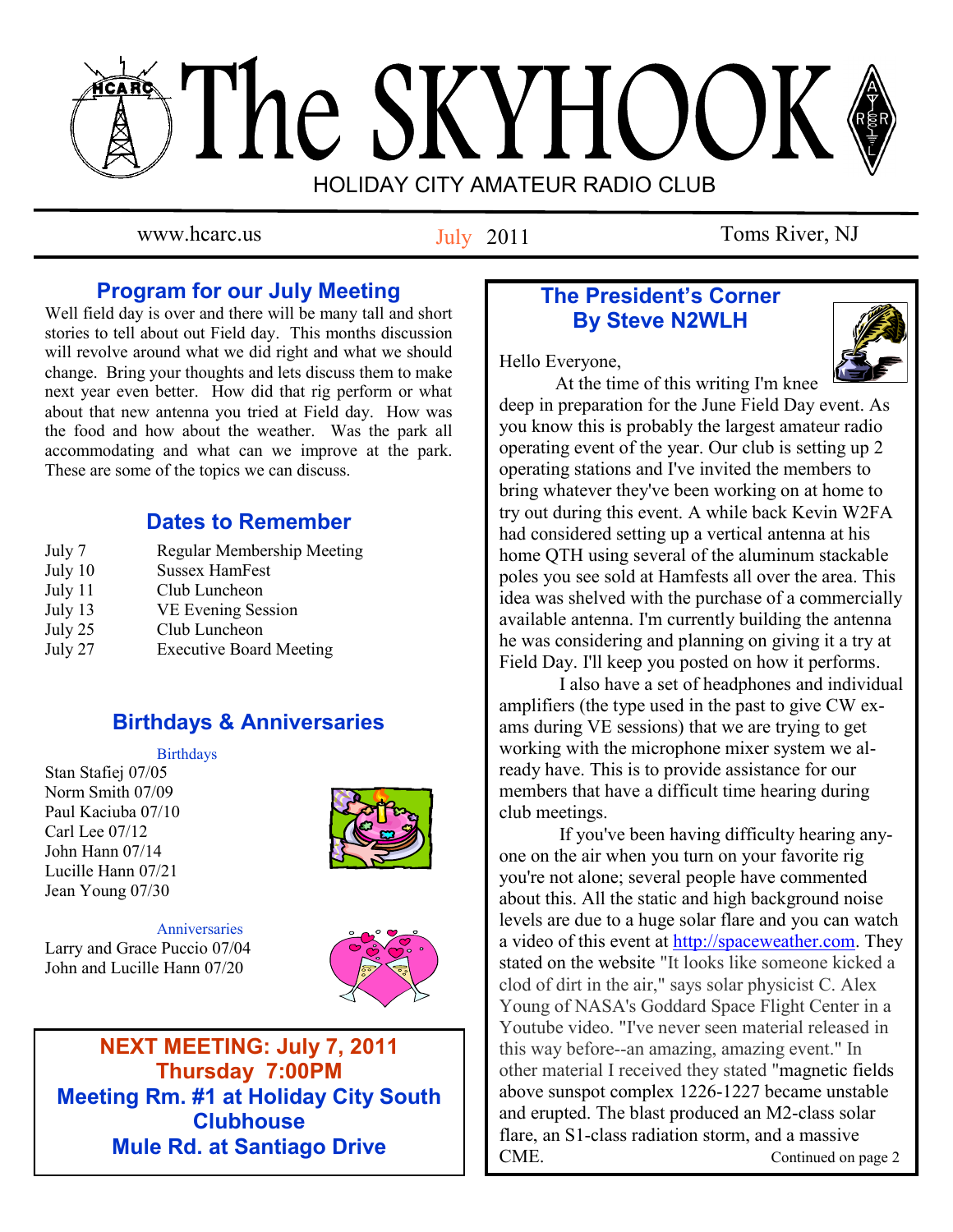#### *Continued from page 1*

A recording of the blast from NASA's Solar Dynamics Observatory ranks as one of the most beautiful and dramatic movies of the SDO era. Much of the plasma thrown up by the blast simply fell back to the sun- indeed, that's what makes the footage so dramatic. In the movies you can see blobs of hot gas as large as Earth making bright splashes where they hit the stellar surface. Some plasma, however, reached escape velocity and left the sun in the form of a coronal mass ejection.

 Until next month, keep an ear on the radio; you just may hear some of you friends out there.

The very best 73, Steve Jackson N2WLH

# **For Sale**

Ameritron AL-811 HF AMP, 600W, (3) 811A TUBES \$400.00 Perfect operation Description at **[http://www.ameritron.com/Product.php?](http://www.ameritron.com/Product.php?productid=AL-811) [productid=AL-811](http://www.ameritron.com/Product.php?productid=AL-811)** Johnson Matchbox (Junior 275 Watt capacity) Perfect condition \$100.00

Call Ed at 732-736-0955

# **CW Copy By Murray Goldberg KD2IN**

This information was sent to me by Urb LeJune W2DEC. It is text from CNN off the news wires, and some ARRL code test runs. All at various speeds, so you chose what speed you want to copy, from slow to fast. Just click on the blue arrow at the left side of each panel's heading, and away you go. The web site is: <http://cw.dimebank.com:8080/>

Just click on it and it will take you to the website for the code. If it doesn't open automatically (as it didn't for me) just retype it into the web browser address line and GO.

I tried the slow speed CNN and to my amazement was copying stuff about the Japanese nuclear reactors. And about 50 to 60 percent good copy. And that is after a few years of no Morse copy for me. I guess you never forget it altogether. Hi Hi.

# **HCARC Official Badge Ordering**

The club's official badge maker is the Capital Engraving Co. in Longview, WA. To order a badge, simply call Capital at 1- 800-628-4985 after 1PM M-F. All that is required is to give your call and first name and your mail address. Use your credit card to pay. Cost is \$12.50 plus \$2 S&H. Al Ross WA7UQE will take care of you and create an official logo and club name on your personal badge.

#### *Our VE Crew*

Murray KD2IN, Bill AC2F, John K2JWH, Ed W1EAP, Larry K2QDY, Jamie W2QO, John KQ4WR, Stan KB2PD Steve N2WLH, Kevin W2FA, Ed WA2NDA, Walter KC2LFD.

#### **CLUB COMMITTEES**

*Refreshments:* Carl WA2IQE, Carl W2PTZ *www.hcarc.us Webmaster*: Steve N2WLH, Kevin W2FA *Publicity:* Ed W1EAP *Programs*: Dave WA2DJN *Sunshine*: Vacant *Event Food Committee*: Vacant *Field Day*: Larry K2QDY *VE Sessions*: Bill AC2F, Larry K2QDY plus the 'crew' *Skyhook*: Larry K2QDY *Funds Raising*: Vacant *Membership*: Murray KD2IN

#### HOLIDAY CITY AMATEUR RADIO CLUB Toms River, New Jersey

W2HC Trustee Don Smith

Web Site www.hcarc.us President Steve Jackson N2WLH 732 255-7916 Vice President Ed Picciuti W1EAP 732 736-0955 Secretary Carl Lee W2PTZ 732 237-2421<br>Treasurer Larry Puccio K2QDY 732-349-2950 Treasurer Larry Puccio K2QDY 732-349-2950<br>Executive Board Don Smith W2III 732-505-4821 Executive Board Don Smith W2III 732-505-4821 Executive Board Joe Militano KC2QLA 732-657-7092

Executive Board Bill Haldane AC2F 732-240-7064 Executive Board Carl Lee W2PTZ 732-237-2421 Membership is open to all interested persons. Ham license is not required.

Dues are \$20.00 per year, payable Jan. 1st . Members joining during the year will have the dues prorated. Family membership \$10.00 -------------------------------------------

Meetings are held on the first Thursday of every month, at 7:00 pm. Location: Meeting Room #1 in the Holiday City South Clubhouse. Directions: Go to Mule Rd. and to the corner of Santiago Drive. Turn into Santiago Dr., then into the parking lot in front of the pool. Enter bldg. on right.

> ------------------------------------------ The SKYHOOK is published monthly. Editor and Publisher:

Larry Puccio K2QDY phone: 732 349-2950 E-mail lpuccio1@comcast.net<br>Send all newsletter items to: Larry Puccio 22 Sabinas Street Larry Puccio 22 Sabinas Street Toms River, NJ 08757-6445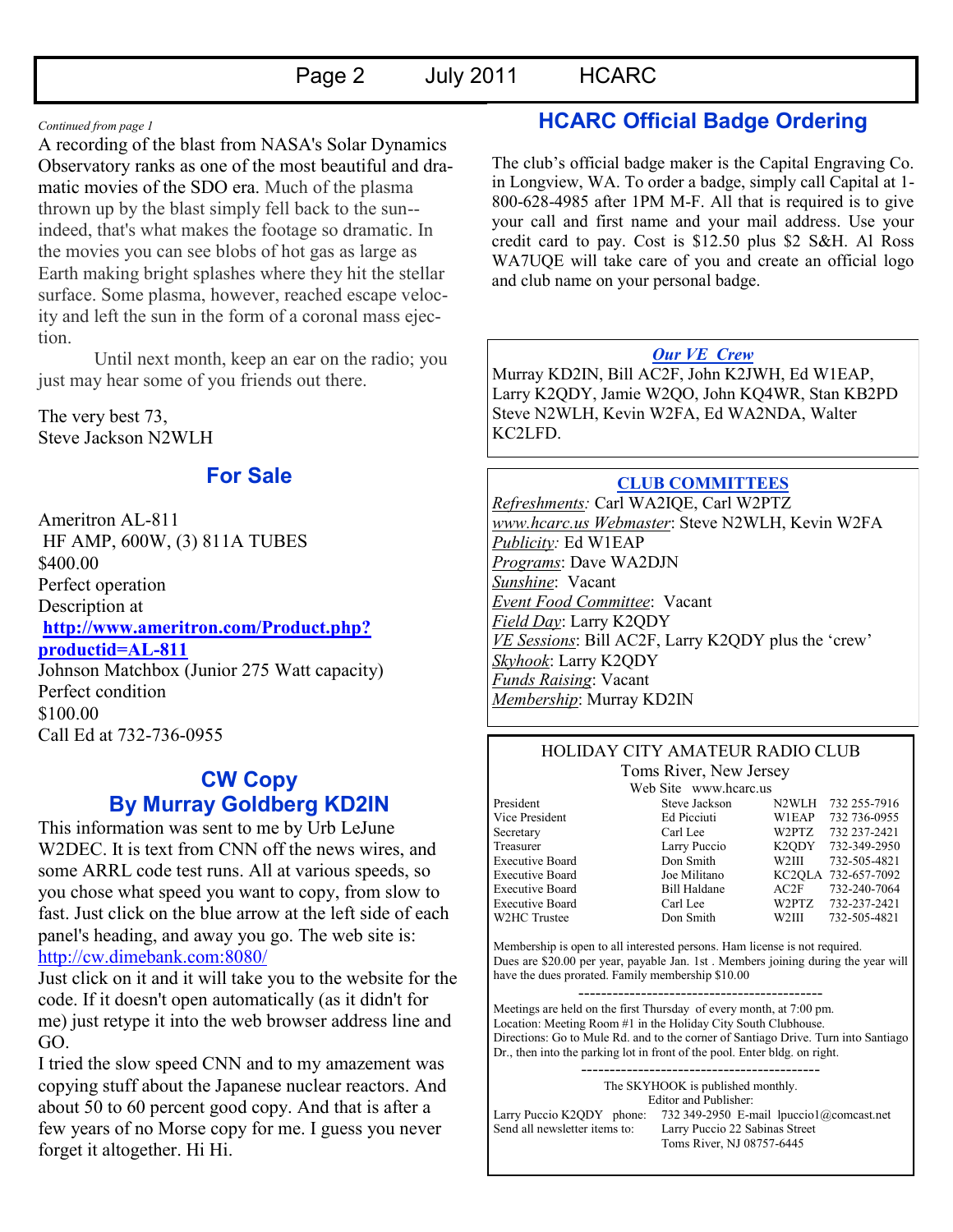# **Antennas For Restricted Communities By Russ WA2VQV**

It's an old story that deed restrictions and covenants, so called, prevent some of us from having outdoor antennas. When I lived in Atlantic Hills on route 72 in Manahawkin, NJ, I had 10, 15 and 20 Meters dipoles in the attic which served me well not only on those bands, but also on the three WARC bands. There was also a 40 Meters dipole in the garage which worked very well.

When I moved to Milford, DE in 2005 I faced a different problem. My second floor condo had an attic which did not lend itself to hanging dipoles as there was very little space to move around. There was no plywood flooring and the space was cluttered with 2" X 4" roofing trusses which had to be climbed over to move around. In addition, the furnace and ducting took up a lot of space.

I had seen a product review in QST magazine about the MFJ 1786 Super Hi-Q Loop

which gave the loop a good review compared to a dipole. I sent for the loop and installed it in the attic. It sits on a 2' x 3' piece of plywood just inside the hatch in a bedroom ceiling. It is fed with 75 feet of RG-58 50 Ohm coaxial cable. The loop operates on six bands, 30, 20, 17, 15, 12 and 10 Meters.

It is constructed of one inch heavy wall aluminum pipe and is three feet in diameter. It can be mounted outdoors on a mast or indoors and either horizontally or vertically polarized. It is recommended that it be vertically mounted if installed under 21 feet above ground. My installation is exactly 21 feet above ground (I measured it) and it is mounted vertically. I think my monthly input to How's DX speaks for how well it works vertically mounted at that height.

The loop is tuned to resonant frequency with a tuning unit that sit on top of the rig. The tuning unit has cross needles for forward and reverse power. Push buttons on the unit send DC through the co-ax to a small motor which operates a butterfly capacitor in the loop to tune it to resonance on the desired frequency. A tone sounds when it is near resonant frequency and another push-button brings it home. Tuning to any frequency takes only a minute or two.

The loop has enabled me to work a lot of DX on CW, Phone, PSK31 and RTTY as well as worked all states on CW, Phone and digital.



The loop tuning unit sits on top of the OMNI VI rig on the left side.



MFJ 1786 Super HI-Q Loop in attic.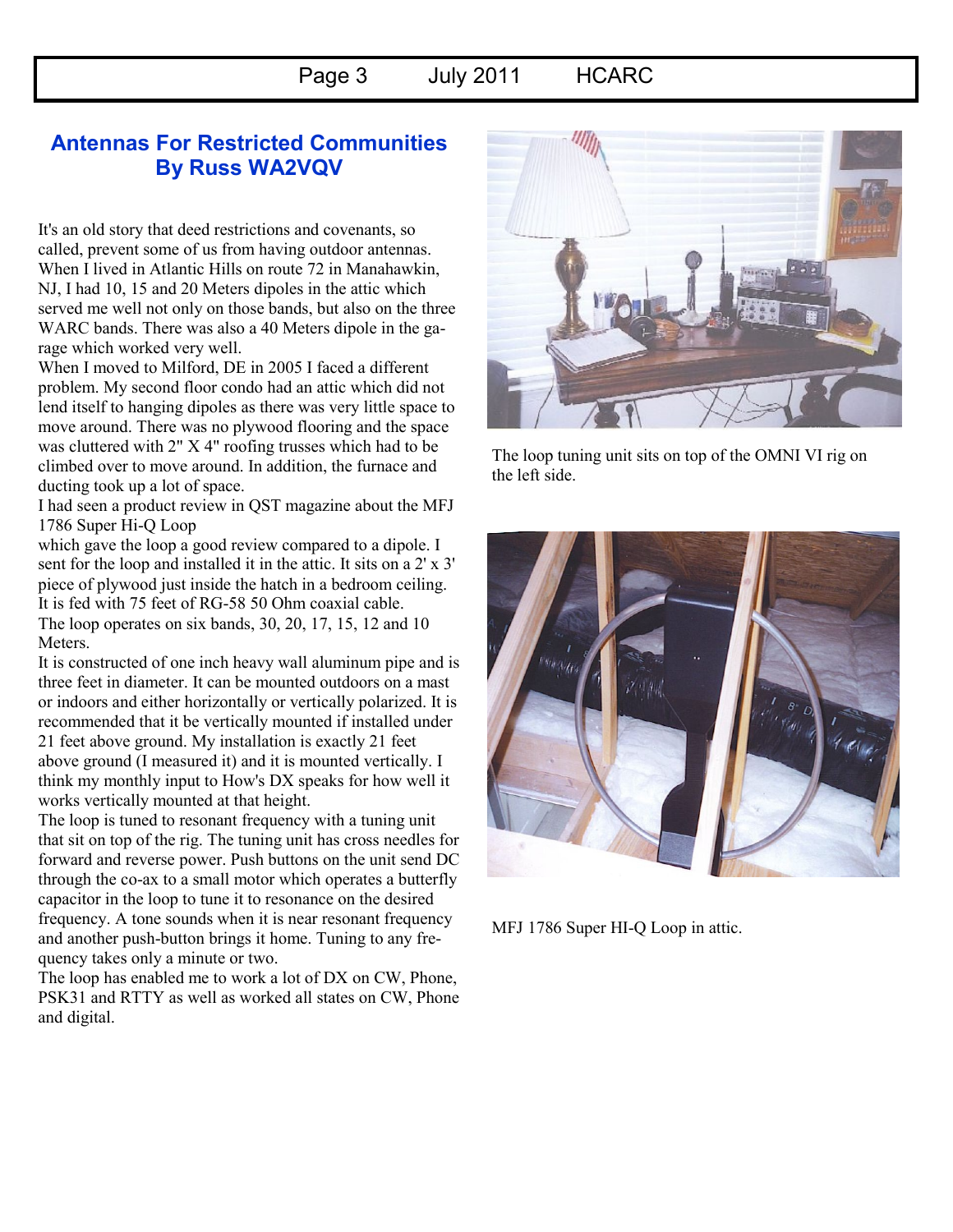# **HAMFEST/CONVENTION By Kevin Wagner W2FA**

#### **07/02/2011 |**

# **[Eastern Pennsylvania Section Convention](http://www.arrl.org/hamfests/eastern-pennsylvania-section-convention-firecracker-hamfest-1)  [\(Firecracker Hamfest\)](http://www.arrl.org/hamfests/eastern-pennsylvania-section-convention-firecracker-hamfest-1)**

**Location:** Marysville, PA **Type:** ARRL Convention **Sponsor:** Harrisburg Radio Amateurs Club **Website:** [http://www.w3uu.org](http://www.w3uu.org/) [Learn More](http://www.arrl.org/hamfests/eastern-pennsylvania-section-convention-firecracker-hamfest-1)

#### **07/03/2011**

**[Murgas ARC Hamfest and Computerfest](http://www.arrl.org/hamfests/murgas-arc-hamfest-and-computerfest) Location:** Dallas, PA **Type:** ARRL Hamfest **Sponsor:** Murgas ARC (K3YTL) **Website:** <http://qsl.net/k3ytl> [Learn More](http://www.arrl.org/hamfests/murgas-arc-hamfest-and-computerfest)

## HAMFEST/CONVENTION **07/09/2011**

**[NW PA Hamfest](http://www.arrl.org/hamfests/nw-pa-hamfest) Location:** Erie, PA **Type:** ARRL Hamfest **Sponsor:** Union City & Wattsburg Wireless Associations **Website:** [http://www.wattsburg-wireless.us/](http://www.wattsburg-wireless.us/hamfest.htm) [hamfest.htm](http://www.wattsburg-wireless.us/hamfest.htm) [Learn More](http://www.arrl.org/hamfests/nw-pa-hamfest)

### HAMFEST/CONVENTION **07/10/2011 [26th Annual Hamfest](http://www.arrl.org/hamfests/26th-annual-hamfest) Location:** Pittsburgh, PA **Type:** ARRL Hamfest **Sponsor:** North Hills Amateur Radio Club **Website:** [http://nharc.org](http://nharc.org/) [Learn More](http://www.arrl.org/hamfests/26th-annual-hamfest)

## HAMFEST/CONVENTION **07/16/2011 [RADIOCOMM-2011](http://www.arrl.org/hamfests/radiocomm-2011) Location:** Frankfort, NY **Type:** ARRL Hamfest **Sponsor:** Utica ARC

**Website:** [http://www.uticaarc.org](http://www.uticaarc.org/) [Learn More](http://www.arrl.org/hamfests/radiocomm-2011)

#### HAMFEST/CONVENTION **07/17/2011**

#### **[Valley Forge Hamfest & Computer Fair](http://www.arrl.org/hamfests/valley-forge-hamfest-computer-fair)**

**Location:** Kimberton, PA **Type:** ARRL Hamfest **Sponsor:** Mid-Atlantic ARC **Website:** [http://www.marc-radio.org](http://www.marc-radio.org/) [Learn More](http://www.arrl.org/hamfests/valley-forge-hamfest-computer-fair)

## HAMFEST/CONVENTION

**07/17/2011 [Somerset County ARC Hamfest](http://www.arrl.org/hamfests/somerset-county-arc-hamfest) Location:** Somerset, PA **Type:** ARRL Hamfest **Sponsor:** Somerset County ARC (K3SMT) **Website:** [http://k3smt.org](http://k3smt.org/) [Learn More](http://www.arrl.org/hamfests/somerset-county-arc-hamfest)

## HAMFEST/CONVENTION **07/17/2011 [BRATS Maryland Hamfest](http://www.arrl.org/hamfests/brats-maryland-hamfest)**

**Location:** West Friendship , MD **Type:** ARRL Hamfest **Sponsor:** Baltimore Radio Amateur Television Society **Website:** [http://bratsatv.org](http://bratsatv.org/) [Learn More](http://www.arrl.org/hamfests/brats-maryland-hamfest)

#### HAMFEST/CONVENTION **07/23/2011 [Jersey Shore Hamfest 2011](http://www.arrl.org/hamfests/jersey-shore-hamfest-2011)**

**Location:** Egg Harbor Township, NJ **Type:** ARRL Hamfest **Sponsor:** Southern Counties Amateur Radio Assoc. (SCARA) **Website:** <http://mysite.verizon.net/kb2mn/> [Learn More](http://www.arrl.org/hamfests/jersey-shore-hamfest-2011)